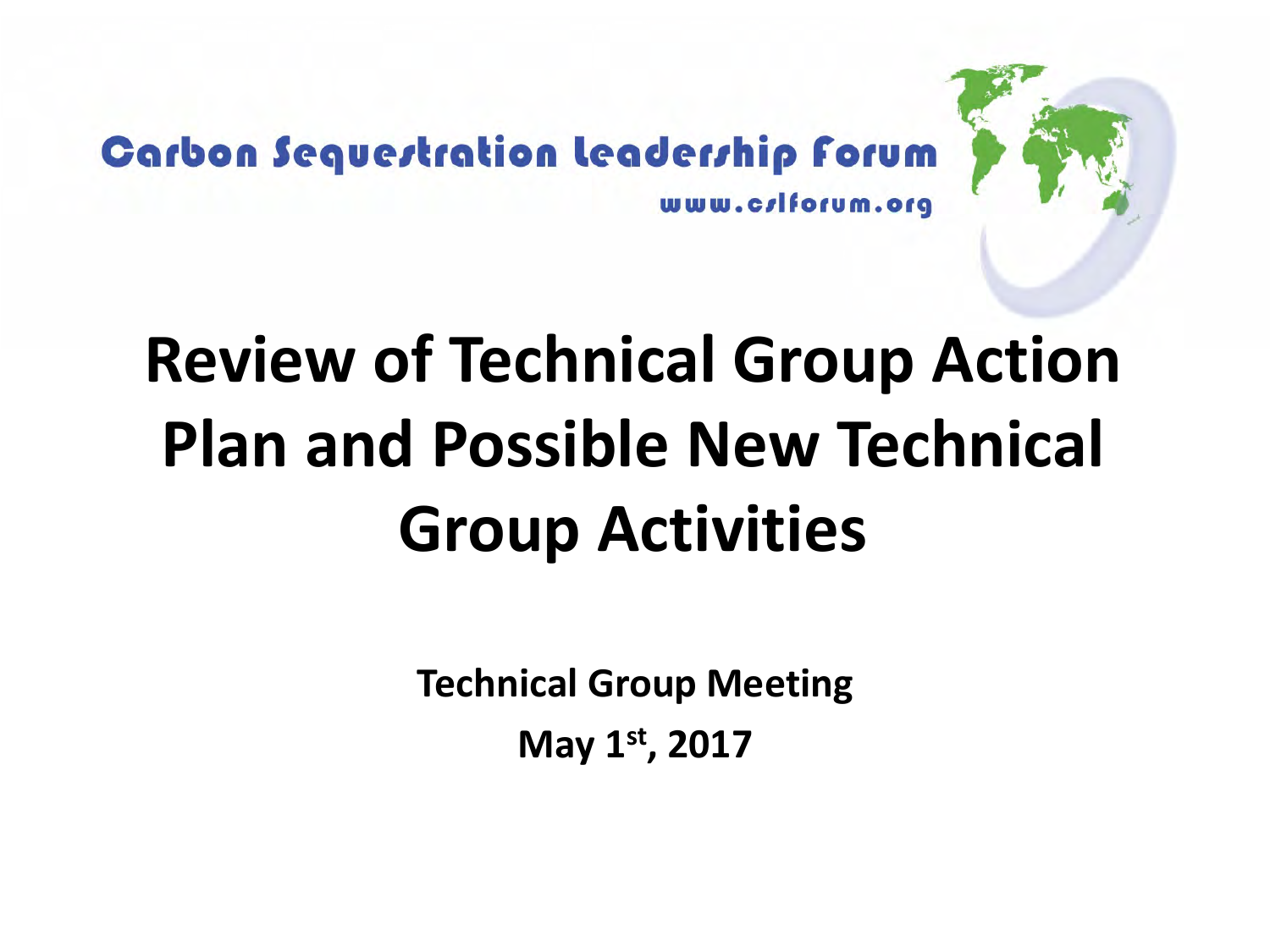## **Completed Actions**



*(previous four years)*

- **Technical Challenges for Conversion of CO<sub>2</sub>-EOR Projects** (*Final Report in Sept. 2013*)
- **CCS Technology Opportunities and Gaps** (*Final Report in Oct. 2013*)
- **CO2 Utilization Options** (*Final Report in Oct. 2013*)
- **Review of CO<sub>2</sub> Storage Efficiency in Deep Saline Aquifers** (*Final Report in June 2015*)
- **Reviewing Best Practices and Standards for Geological Monitoring and Storage of CO**<sub>2</sub> (*Final Report November 2014*)
- **Technical Barriers and R&D Opportunities for Sub-Seabed CO<sub>2</sub> Storage** (*Final Report in Sept. 2015*)
- **Supporting Development of 2<sup>nd</sup> and 3<sup>rd</sup> Gen. CO<sub>2</sub> Capture Technologies** (*Final Report in Dec. 2015*)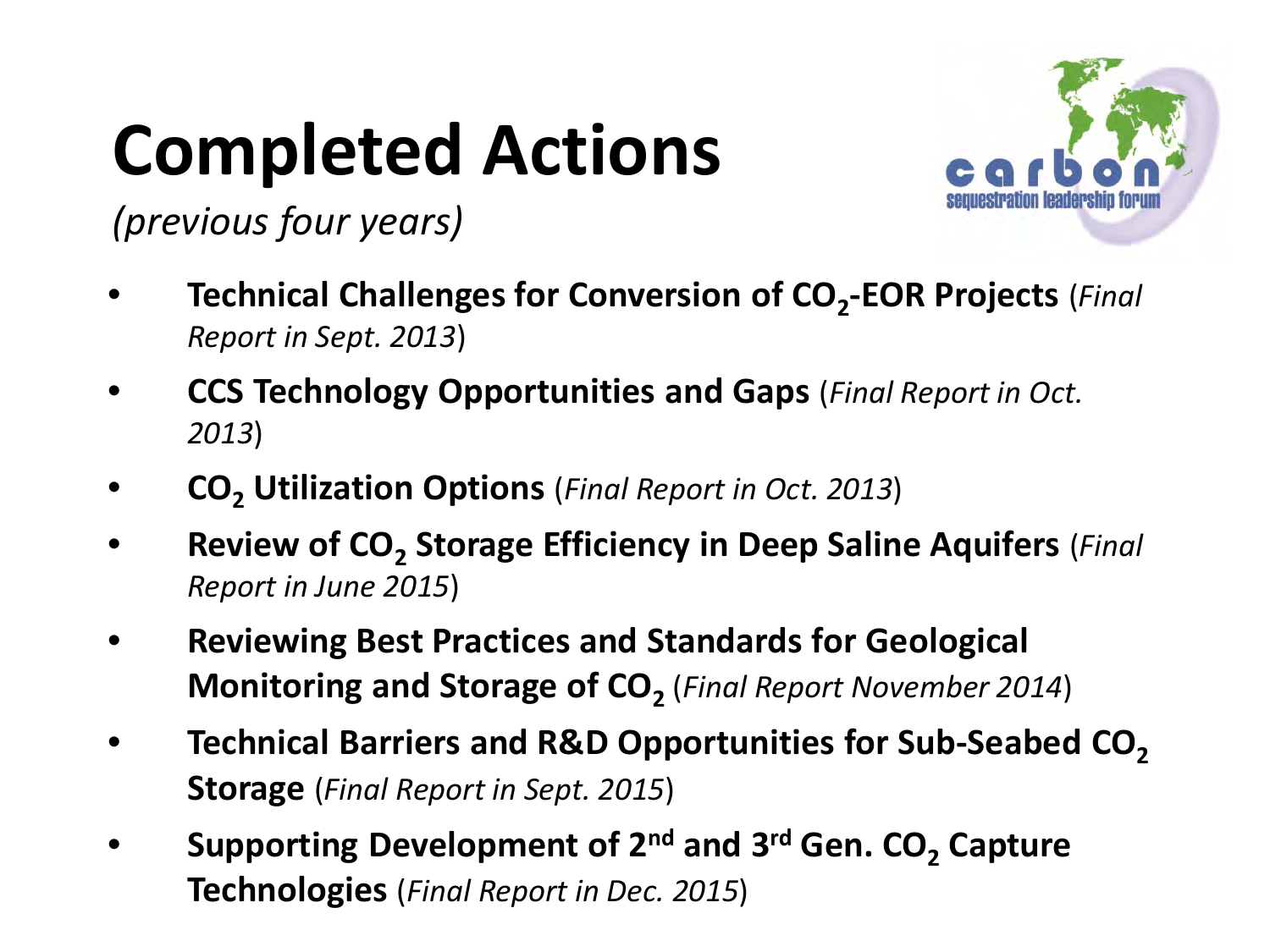# **Ongoing Actions**



*(since 2015)*

- **Off-Shore CO<sub>2</sub>-EOR** (Since 2015, Norway Lead, *Final Report due at 2017 Ministerial Meeting*)
- **Bioenergy with CCS** (Since 2015, USA Lead, *Final Report due at 2017 Ministerial Meeting*)
- **Improved Pore Space Utilisation** (Since 2015, UK and Australia Lead, *Final Report due at 2017 Ministerial Meeting*)
- **Industry CCS (**Since 2016, France Lead, Final Report due in 2018)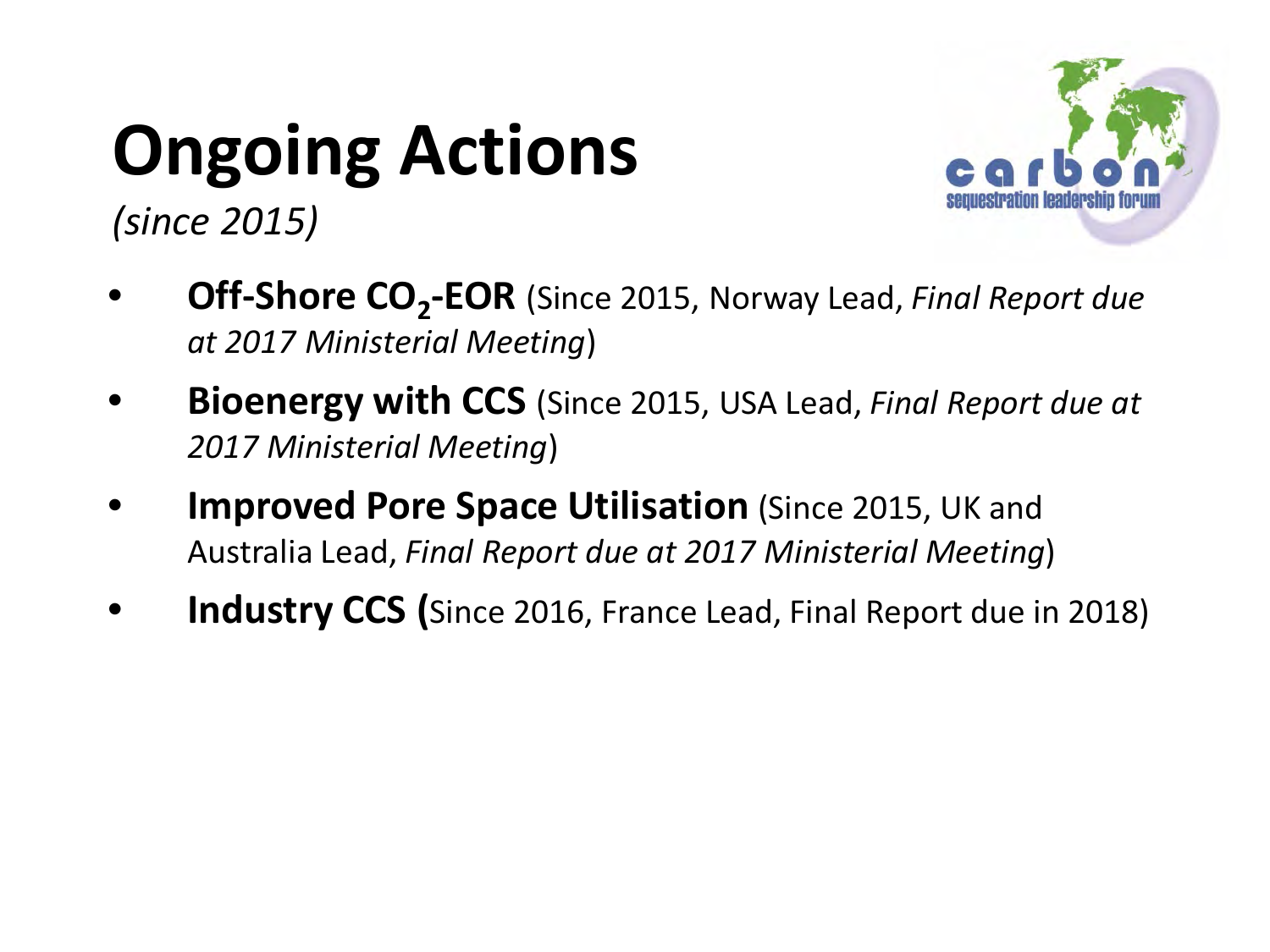## **Possible Future Actions**



### *(continued)*

- **Geo-steering and Pressure Management Techniques and Applications (Geosteering incorporated in to pore-space utilization )**
- **Advanced Manufacturing Techniques for CCS Technologies**
- **Dilute stream/Direct Air Capture of CO**<sub>2</sub>
- **•** Global Residual Oil Zone (ROZ) Analysis and Potential for Combined CO<sub>2</sub> Storage **and EOR**
- **Study/Report on Environmental Analysis projects throughout the world**
- **Update on non-EOR Utilization Options**
- Ship Transport of CO<sub>2</sub>
- **Investigation into Inconsistencies in Definitions and Technology Classifications**
- **Global Scaling of CCS**
- **Compact CCS**
- **Capturing CO2 from Mobile Sources**